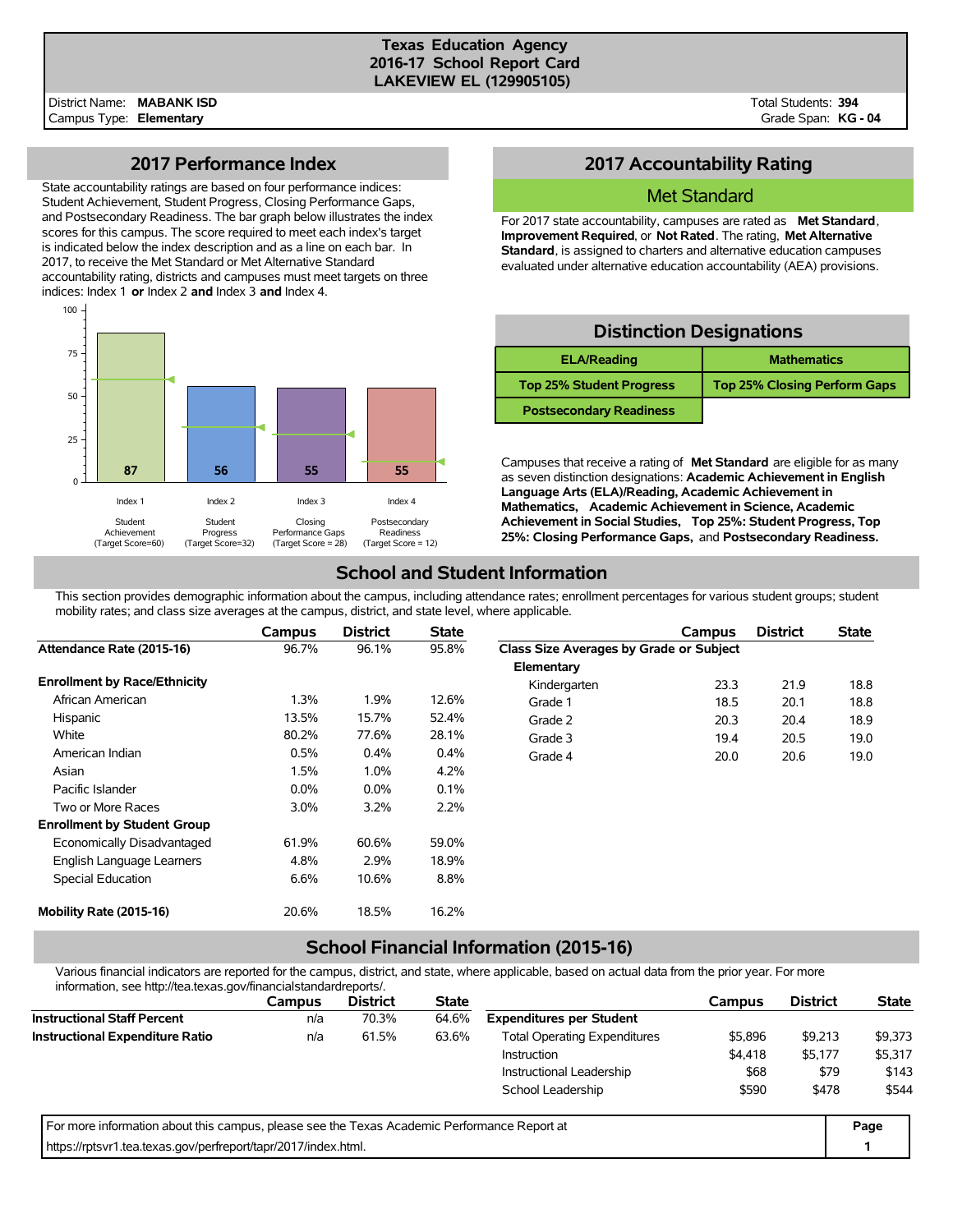| Texas Education Agency     | <b>LAKEVIEW EL (129905105)</b> |  |
|----------------------------|--------------------------------|--|
| 2016-17 School Report Card | <b>MABANK ISD</b>              |  |

|                                                                             |      |              |     | All                                 | African |        |       | American                 |        | <b>Pacific</b>           | Two or<br>More | Econ          |
|-----------------------------------------------------------------------------|------|--------------|-----|-------------------------------------|---------|--------|-------|--------------------------|--------|--------------------------|----------------|---------------|
|                                                                             |      | <b>State</b> |     | District Students American Hispanic |         |        | White | Indian                   | Asian  | <b>Islander</b>          | Races          | <b>Disadv</b> |
| STAAR Percent at Approaches Grade Level or Above (Sum of All Grades Tested) |      |              |     |                                     |         |        |       |                          |        |                          |                |               |
| All Subjects                                                                | 2017 | 75%          | 83% | 87%                                 | 100%    | 82%    | 87%   | $\ast$                   | $\ast$ | $\overline{\phantom{a}}$ | 85%            | 84%           |
|                                                                             | 2016 | 75%          | 82% | 88%                                 | 100%    | 76%    | 88%   | $\ast$                   | 100%   | $\blacksquare$           | 95%            | 85%           |
| Reading                                                                     | 2017 | 72%          | 80% | 84%                                 | $\ast$  | 78%    | 85%   | $\ast$                   | $\ast$ | $\overline{a}$           | $\ast$         | 82%           |
|                                                                             | 2016 | 73%          | 79% | 88%                                 | $\ast$  | 69%    | 89%   | $\ast$                   | $\ast$ | $\overline{\phantom{a}}$ | 100%           | 86%           |
| Mathematics                                                                 | 2017 | 79%          | 89% | 93%                                 | $\ast$  | 91%    | 93%   | $\ast$                   | $\ast$ |                          | $\ast$         | 91%           |
|                                                                             | 2016 | 76%          | 86% | 88%                                 | $\ast$  | 81%    | 87%   | $\ast$                   | $\ast$ | $\overline{a}$           | 100%           | 87%           |
| Writing                                                                     | 2017 | 67%          | 74% | 79%                                 | $\ast$  | 73%    | 80%   | $\overline{a}$           | $\ast$ | $\overline{a}$           | $\ast$         | 77%           |
|                                                                             | 2016 | 69%          | 76% | 86%                                 | $\ast$  | $\ast$ | 86%   | $\ast$                   | $\ast$ | $\overline{a}$           | 83%            | 82%           |
| STAAR Percent at Meets Grade Level (Sum of All Grades Tested)               |      |              |     |                                     |         |        |       |                          |        |                          |                |               |
| Two or More Subjects 2017                                                   |      | 48%          | 52% | 53%                                 | $\ast$  | 35%    | 56%   | $\ast$                   | $\ast$ |                          | $\ast$         | 45%           |
|                                                                             | 2016 | 45%          | 48% | 54%                                 | $\ast$  | 46%    | 55%   | $\ast$                   | $\ast$ | $\blacksquare$           | 63%            | 52%           |
| Reading                                                                     | 2017 | 48%          | 54% | 54%                                 | $\ast$  | 35%    | 57%   | $\ast$                   | $\ast$ | $\overline{a}$           | $\ast$         | 49%           |
|                                                                             | 2016 | 46%          | 50% | 54%                                 | *       | 46%    | 55%   |                          | $\ast$ |                          | $\ast$         | 49%           |
| <b>Mathematics</b>                                                          | 2017 | 48%          | 57% | 68%                                 | $\ast$  | 61%    | 70%   | $\ast$                   | $\ast$ |                          | $\ast$         | 63%           |
|                                                                             | 2016 | 43%          | 46% | 58%                                 | $\ast$  | 54%    | 57%   | $\ast$                   | $\ast$ |                          | 75%            | 55%           |
| Writing                                                                     | 2017 | 38%          | 40% | 52%                                 | $\ast$  | $\ast$ | 56%   | $\overline{a}$           | $\ast$ | $\overline{\phantom{a}}$ | $\ast$         | 44%           |
|                                                                             | 2016 | 41%          | 47% | 63%                                 | $\ast$  | $\ast$ | 63%   | $\ast$                   | $\ast$ |                          | $\ast$         | 59%           |
| STAAR Percent at Masters Grade Level (Sum of All Grades Tested)             |      |              |     |                                     |         |        |       |                          |        |                          |                |               |
| All Subjects                                                                | 2017 | 20%          | 21% | 35%                                 | $\ast$  | 21%    | 37%   | $\ast$                   | $\ast$ |                          | 38%            | 31%           |
|                                                                             | 2016 | 18%          | 17% | 32%                                 | $\ast$  | 14%    | 34%   | $\ast$                   | 71%    | $\overline{a}$           | 41%            | 29%           |
| Reading                                                                     | 2017 | 19%          | 19% | 33%                                 | $\ast$  | 26%    | 35%   | $\ast$                   | $\ast$ | $\overline{a}$           | $\ast$         | 32%           |
|                                                                             | 2016 | 17%          | 17% | 37%                                 | *       | $\ast$ | 39%   | $\ast$                   | $\ast$ |                          | $\ast$         | 32%           |
| <b>Mathematics</b>                                                          | 2017 | 23%          | 27% | 45%                                 | $\ast$  | 26%    | 48%   | $\ast$                   | $\ast$ |                          | $\ast$         | 40%           |
|                                                                             | 2016 | 19%          | 18% | 30%                                 | $\ast$  | $\ast$ | 31%   | $\ast$                   | $\ast$ |                          | $\ast$         | 28%           |
| Writing                                                                     | 2017 | 12%          | 11% | 17%                                 | $\ast$  | $\ast$ | 20%   | $\overline{\phantom{a}}$ | $\ast$ |                          | $\ast$         | 10%           |
|                                                                             | 2016 | 15%          | 17% | 29%                                 | $\ast$  | $\ast$ | 31%   | $\ast$                   | $\ast$ |                          | $\ast$         | 27%           |
| <b>STAAR Percent Met or Exceeded Progress</b>                               |      |              |     |                                     |         |        |       |                          |        |                          |                |               |
| All Subjects                                                                | 2017 | 61%          | 66% | 77%                                 | $\ast$  | 82%    | 77%   |                          | $\ast$ |                          | $\ast$         | 77%           |
|                                                                             | 2016 | 62%          | 65% | 80%                                 | $\ast$  | 63%    | 83%   | $\ast$                   | $\ast$ |                          | $\ast$         | 79%           |
| Reading                                                                     | 2017 | 59%          | 61% | 63%                                 | $\ast$  | $\ast$ | 60%   |                          | $\ast$ |                          | $\ast$         | 60%           |
|                                                                             | 2016 | 60%          | 63% | 80%                                 |         | $\ast$ | 84%   | $\ast$                   |        |                          | $\ast$         | 80%           |
| <b>Mathematics</b>                                                          | 2017 | 64%          | 71% | 92%                                 | $\ast$  | 91%    | 93%   |                          |        |                          | $\ast$         | 94%           |
|                                                                             | 2016 | 63%          | 66% | 81%                                 | $\ast$  | $\ast$ | 82%   | $\ast$                   | $\ast$ |                          | $\ast$         | 78%           |

For more information about this campus, please see the Texas Academic Performance Report at **Page Page** https://rptsvr1.tea.texas.gov/perfreport/tapr/2017/index.html. **2**

'?' Indicates that the data for this item were statistically improbable, or were reported outside a reasonable range. '-' Indicates zero observations reported for this group. '\*' Indicates results are masked due to small numbers to protect student confidentiality. Moreover, the context of the strong is not applicable for this group.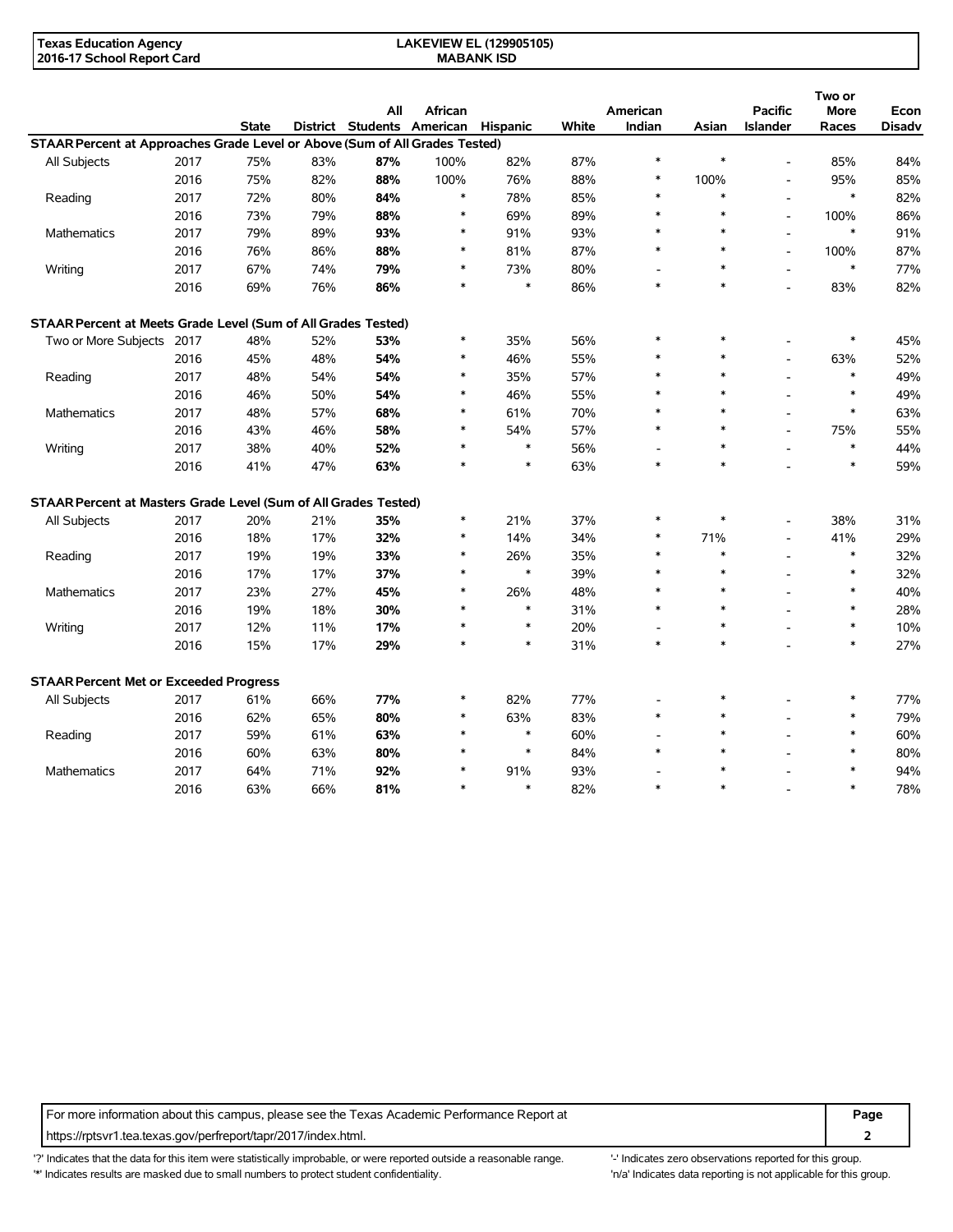| <b>Texas Education Agency</b> | <b>LAKEVIEW EL (129905105)</b> |  |
|-------------------------------|--------------------------------|--|
| 2016-17 School Report Card    | <b>MABANK ISD</b>              |  |

|                                                                    |      |              |                 |         | African         |                 |        | American                 |        | <b>Pacific</b>  | Two or<br><b>More</b>    | Econ          |
|--------------------------------------------------------------------|------|--------------|-----------------|---------|-----------------|-----------------|--------|--------------------------|--------|-----------------|--------------------------|---------------|
|                                                                    |      | <b>State</b> | <b>District</b> |         | Campus American | <b>Hispanic</b> | White  | <b>Indian</b>            | Asian  | <b>Islander</b> | Races                    | <b>Disadv</b> |
| <b>STAAR Percent Exceeded Progress</b>                             |      |              |                 |         |                 |                 |        |                          |        |                 |                          |               |
| <b>All Subjects</b>                                                | 2017 | 19%          | 20%             | 36%     | *               | 45%             | 35%    | -                        | $\ast$ |                 | $\ast$                   | 35%           |
|                                                                    | 2016 | 17%          | 16%             | 41%     | *               | 31%             | 44%    | $\ast$                   | $\ast$ | ۰               | $\ast$                   | 43%           |
| Reading                                                            | 2017 | 17%          | 18%             | 19%     | $\ast$          | $\ast$          | 17%    | $\overline{\phantom{0}}$ | $\ast$ |                 | $\ast$                   | 17%           |
|                                                                    | 2016 | 16%          | 16%             | 38%     | $\ast$          | $\ast$          | 41%    | $\ast$                   | $\ast$ |                 | $\ast$                   | 38%           |
| <b>Mathematics</b>                                                 | 2017 | 20%          | 23%             | 53%     | $\ast$          | 64%             | 53%    | $\overline{\phantom{0}}$ | $\ast$ | ۰               | $\ast$                   | 54%           |
|                                                                    | 2016 | 17%          | 16%             | 43%     | $\ast$          | $\ast$          | 47%    | $\ast$                   | $\ast$ |                 | $\ast$                   | 47%           |
| Progress of Prior-Year Non-Proficient Students (Sum of Grades 4-8) |      |              |                 |         |                 |                 |        |                          |        |                 |                          |               |
| Reading                                                            | 2017 | 35%          | 44%             | $\star$ |                 | $\ast$          | $\ast$ | -                        |        |                 |                          | $\ast$        |
|                                                                    | 2016 | 35%          | 42%             | 54%     |                 | $\ast$          | 55%    | $\ast$                   | ۰      | ۰               | $\overline{\phantom{a}}$ | 50%           |
| <b>Mathematics</b>                                                 | 2017 | 43%          | 56%             | 50%     |                 | $\ast$          | 56%    |                          |        |                 |                          | ∗             |

For more information about this campus, please see the Texas Academic Performance Report at **Page Page** https://rptsvr1.tea.texas.gov/perfreport/tapr/2017/index.html. **3**

'?' Indicates that the data for this item were statistically improbable, or were reported outside a reasonable range. "Indicates zero observations reported for this group. '\*' Indicates results are masked due to small numbers to protect student confidentiality. 'n/a' Indicates data reporting is not applicable for this group.